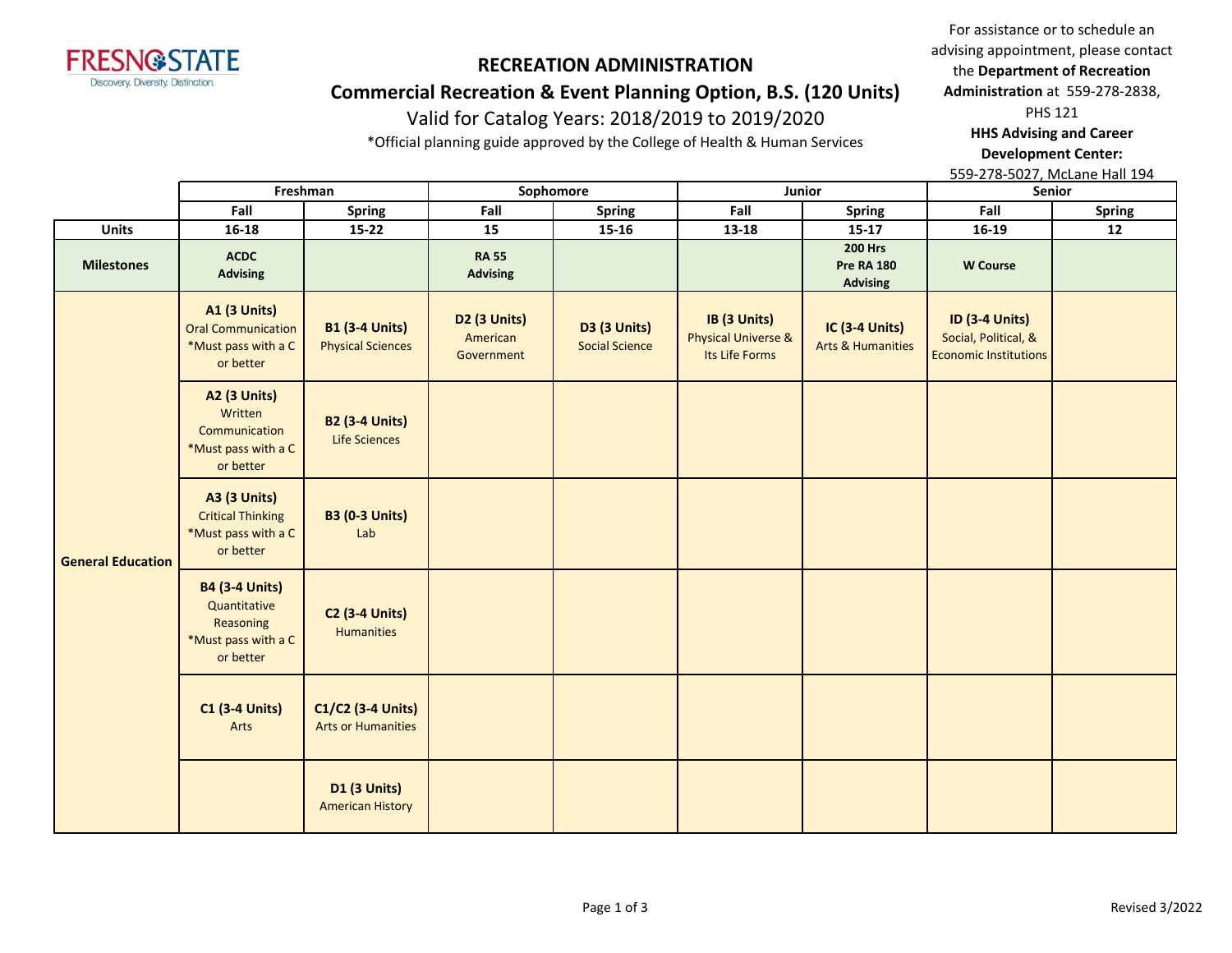

## **Commercial Recreation & Event Planning Option, B.S. (120 Units)**

# Valid for Catalog Years: 2018/2019 to 2019/2020

\*Official planning guide approved by the College of Health & Human Services

For assistance or to schedule an advising appointment, please contact the **Department of Recreation Administration** at 559-278-2838,

PHS 121

**HHS Advising and Career Development Center:** 

|                                                               |                            | Freshman      | Sophomore                                                                                        |                                                                                                 | Junior                                                                                                                                     |                                                          | Senior                                                                                   |                                                                                                                          |
|---------------------------------------------------------------|----------------------------|---------------|--------------------------------------------------------------------------------------------------|-------------------------------------------------------------------------------------------------|--------------------------------------------------------------------------------------------------------------------------------------------|----------------------------------------------------------|------------------------------------------------------------------------------------------|--------------------------------------------------------------------------------------------------------------------------|
|                                                               | Fall                       | <b>Spring</b> | Fall                                                                                             | <b>Spring</b>                                                                                   | Fall                                                                                                                                       | Spring                                                   | Fall                                                                                     | <b>Spring</b>                                                                                                            |
| <b>Units</b>                                                  | $16 - 18$                  | $15 - 22$     | 15                                                                                               | $15 - 16$                                                                                       | 13-18                                                                                                                                      | $15 - 17$                                                | 16-19                                                                                    | 12                                                                                                                       |
|                                                               | <b>RA 60</b><br>$(1$ Unit) |               | <b>GE Area E</b><br><b>RA 80</b><br>(3 Units)<br>Lifelong<br>Understanding & Self<br>Development | ACCT <sub>3</sub><br>(3 Units)<br>OR<br><b>ACCT 4A</b><br>(3 Units)<br>*Not open to<br>Freshmen | <b>RA 128</b><br>(4 Units)<br>[Pre-Req: RA 55, 77S]                                                                                        | <b>RA 133</b><br>(3 Units)<br>[Pre-Req: RA 77S]          | <b>RA 101</b><br>(3 Units)<br>[Pre-Req: RA 55]                                           | <b>RA 184</b><br>$(12$ Units)<br>[Pre-Req: Completion<br>of all major, GE, and<br>university graduation<br>requirements] |
| <b>Major</b>                                                  |                            |               | <b>RA 55</b><br>(3 Units)                                                                        | <b>RA 117</b><br>(3 Units)                                                                      | <b>RA 131</b><br>(3 Units)<br>[Pre-Req: RA 55]                                                                                             | <b>RA 139</b><br>(3 Units)<br>[Pre-Req: RA 128;<br>UDWS] | <b>RA 180</b><br>$(1$ Unit)<br>*May only be taken<br>the semester prior to<br>internship |                                                                                                                          |
|                                                               |                            |               | <b>RA 73S</b><br>(3 Units)                                                                       | <b>RA 125</b><br>(3 Units)<br>[Pre-Req: RA 55]                                                  | <b>RA 135</b><br>(3 Units)<br>[Pre-Req: RA 77S]<br><b>OR</b><br><b>MKTG 100S</b><br>(4 Units)<br>[Pre-Req: BA 105W or<br><b>ENGL 160W]</b> | <b>RA 179</b><br>(3 Units)<br>[Pre-Req: RA 73S]          | <b>RA Elective</b><br>*See footnotes                                                     |                                                                                                                          |
|                                                               |                            |               | <b>RA 77S</b><br>(3 Units)                                                                       | <b>RA Elective</b><br>*See footnotes                                                            |                                                                                                                                            | <b>RA Elective</b><br>*See footnotes                     |                                                                                          |                                                                                                                          |
| <b>Additional</b><br><b>Graduation</b><br><b>Requirements</b> |                            |               |                                                                                                  |                                                                                                 | <b>UDWS (0-4 Units)</b><br>*Upper Division<br>Writing Exam OR "W"<br>Course (must pass<br>with a C or better)                              |                                                          | MI (3 Units)<br>Multicultural/<br>International                                          |                                                                                                                          |
|                                                               |                            |               |                                                                                                  |                                                                                                 |                                                                                                                                            |                                                          | <b>Elective</b>                                                                          |                                                                                                                          |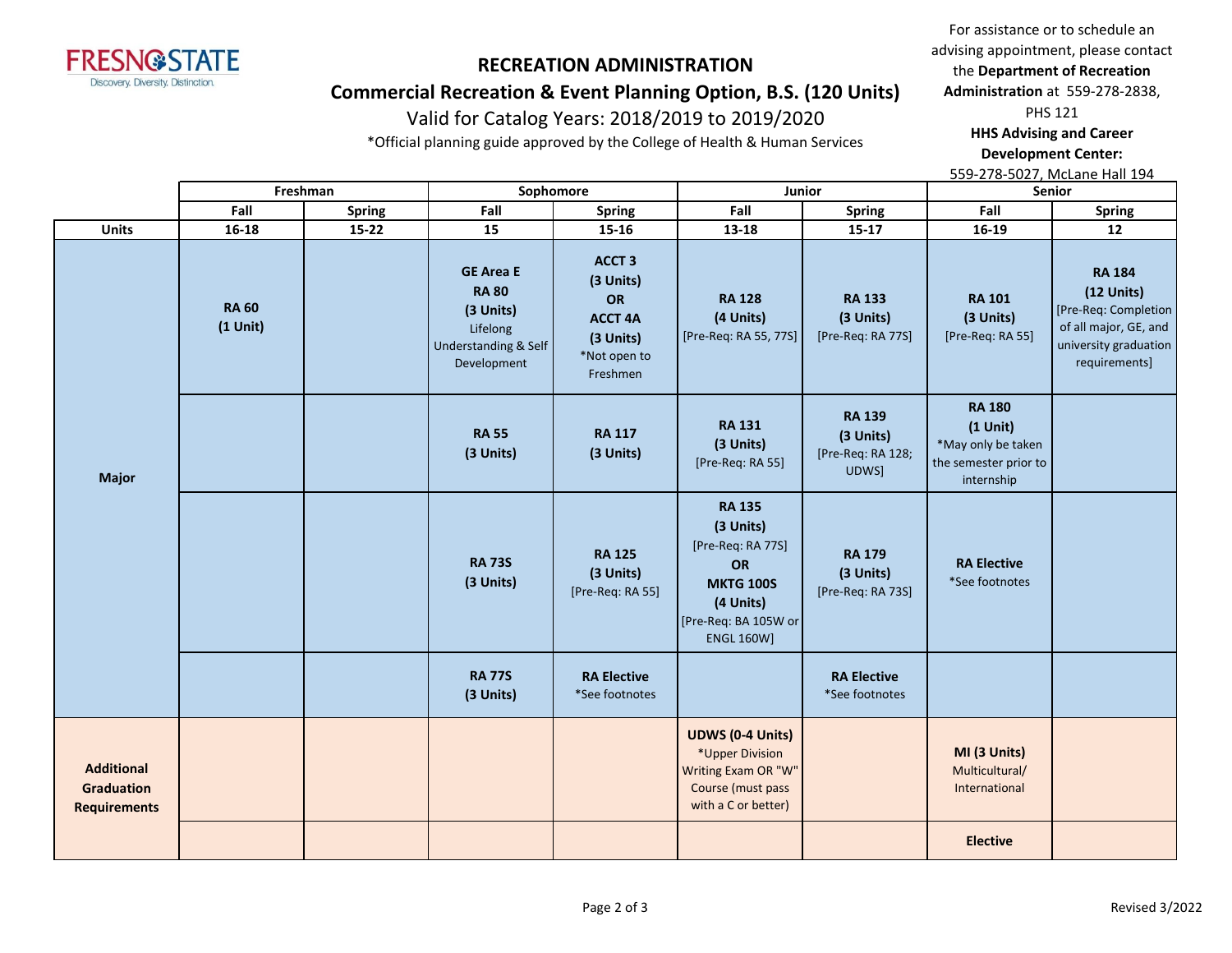

#### **Commercial Recreation & Event Planning Option, B.S. (120 Units)**

# Valid for Catalog Years: 2018/2019 to 2019/2020

\*Official planning guide approved by the College of Health & Human Services

For assistance or to schedule an advising appointment, please contact the **Department of Recreation Administration** at 559-278-2838,

PHS 121

**HHS Advising and Career** 

**Development Center:** 

559-278-5027, McLane Hall 194

|              | Freshman  |               | Sophomore |               | Junior |                   | Senior |               |
|--------------|-----------|---------------|-----------|---------------|--------|-------------------|--------|---------------|
|              | Fall      | <b>Spring</b> | Fall      | <b>Spring</b> | Fall   | <b>Spring</b>     | Fall   | <b>Spring</b> |
| <b>Units</b> | $16 - 18$ | $15 - 22$     | --        | 15-16         | 13-18  | 4 P. 4 7<br>15-17 | 16-19  | --            |

#### **FOOTNOTES:**

**Prerequisites/Corequisites:** Other restrictions may apply. Please see your course catalog for detailed prerequisite/corequisite requirements.

Grade Requirements: CR/NC grading is not permitted in the Recreation Administration major with the exceptions of REC 74, 75, 82, 84, 86, 88; RA 115, and 192T. All RA courses used in the major must be completed with a grade of C or higher.

General Education: Units in this area may be used toward a minor (see departmental minor). Consult the appropriate department chair, program coordinator, or faculty adviser for further information. Electives (7-8 units): Units in this area may be used toward a minor. Students must earn a minimum of 120 units total to graduate. The number of required elective units may vary, depending on the amount of units earned from major and GE courses.

**RA Electives (8 units):** Select from the following: BA 18; COMM 103; ENTR 81; MCJ 106, 142, 152S; RA 119, 146, 150, 192T (192T repeatable up to 2 units); REC 74.

Upper Division Writing Skills requirement (UDWS): All undergraduate students must demonstrate competency in writing skills by passing the Upper Division Writing Exam (UDWE) or by obtaining a C or better in an approved upper division writing course, identified by the letter "W." Students who must complete a course to fulfill the Upper-Division Writing Skills requirement are advised to take BA 105W. Substitutions: If substitutions/exceptions/waivers are made for any major courses that also meet GE and/or the Multicultural/International graduation requirement, the student is responsible for completing additional courses to satisfy the respective areas (GE and/or MI). This also includes the upperdivision writing requirement.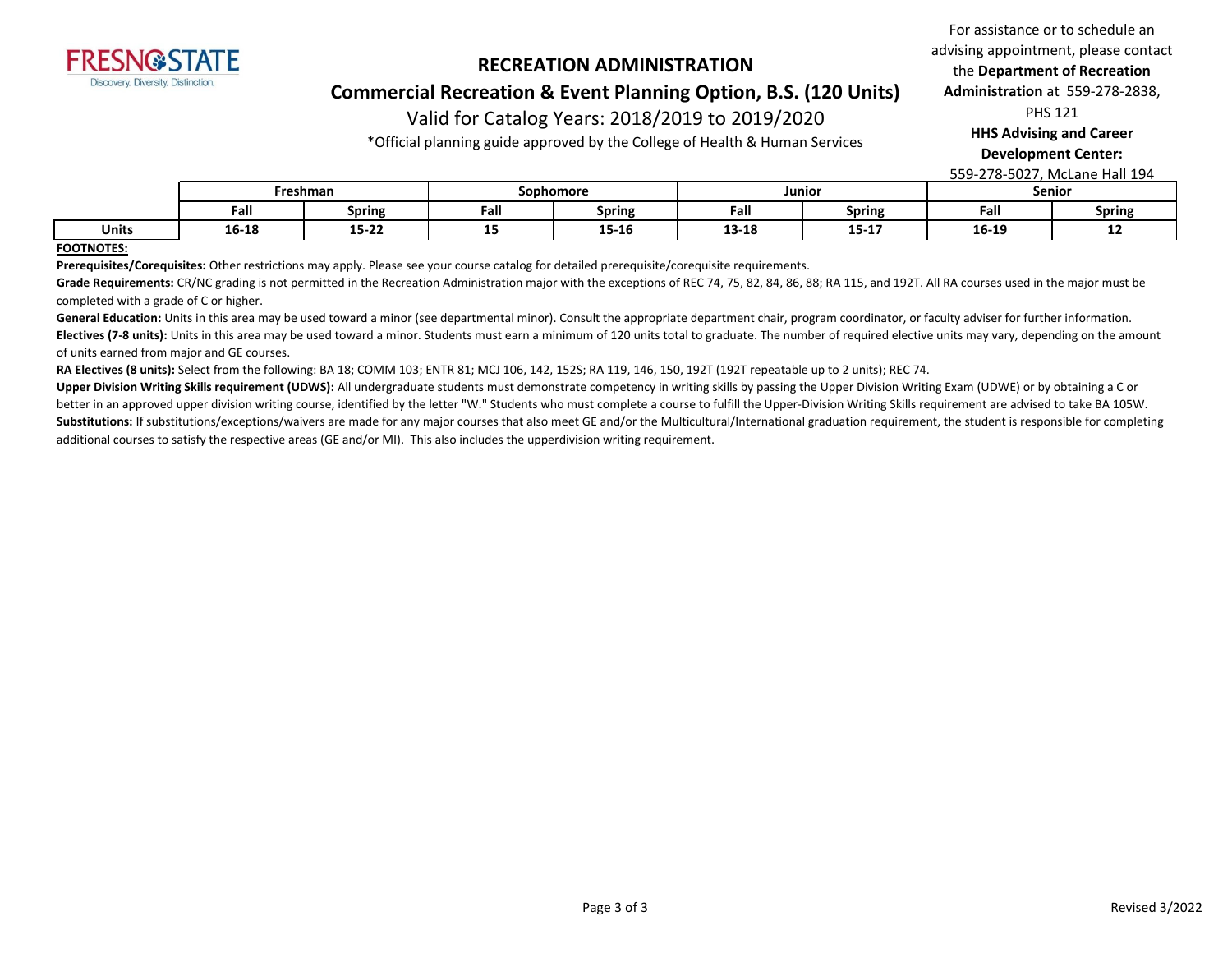

## **Commercial Recreation & Event Planning Option, B.S. (120 Units)**

# Valid for Catalog Years: 2016/2017 to 2017/2018

\*Official planning guide approved by the College of Health & Human Services

For assistance or to schedule an advising appointment, please contact the **Department of Recreation Administration** at 559-278-2838, PHS 121 **HHS Advising and Career Development Center:** 

|                   |                                                                                        | Freshman                                          | Sophomore                                          |                                              |                                                                  | Junior                                                 | Senior                                                                        |               |
|-------------------|----------------------------------------------------------------------------------------|---------------------------------------------------|----------------------------------------------------|----------------------------------------------|------------------------------------------------------------------|--------------------------------------------------------|-------------------------------------------------------------------------------|---------------|
|                   | Fall                                                                                   | <b>Spring</b>                                     | Fall                                               | <b>Spring</b>                                | Fall                                                             | <b>Spring</b>                                          | Fall                                                                          | <b>Spring</b> |
| <b>Units</b>      | $16 - 18$                                                                              | $15 - 22$                                         | 15                                                 | 15-16                                        | 13-18                                                            | $15-17$                                                | 16-19                                                                         | 12            |
| <b>Milestones</b> | <b>ACDC</b><br><b>Advising</b>                                                         |                                                   | <b>RA 55</b><br><b>Advising</b>                    |                                              |                                                                  | <b>200 Hrs</b><br><b>Pre RA 180</b><br><b>Advising</b> | <b>W</b> Course                                                               |               |
| General           | <b>A1 (3 Units)</b><br><b>Oral Communication</b><br>*Must pass with a C<br>or better   | <b>B1 (3-4 Units)</b><br><b>Physical Sciences</b> | D <sub>2</sub> (3 Units)<br>American<br>Government | <b>D3 (3 Units)</b><br><b>Social Science</b> | IB (3 Units)<br><b>Physical Universe &amp;</b><br>Its Life Forms | <b>IC (3-4 Units)</b><br><b>Arts &amp; Humanities</b>  | <b>ID (3-4 Units)</b><br>Social, Political, &<br><b>Economic Institutions</b> |               |
|                   | <b>A2 (3 Units)</b><br>Written<br>Communication<br>*Must pass with a C<br>or better    | <b>B2 (3-4 Units)</b><br><b>Life Sciences</b>     |                                                    |                                              |                                                                  |                                                        | MI (3 Units)<br>Multicultural/Internat<br>ional                               |               |
|                   | <b>A3 (3 Units)</b><br><b>Critical Thinking</b><br>*Must pass with a C<br>or better    | <b>B3 (0-3 Units)</b><br>Lab                      |                                                    |                                              |                                                                  |                                                        |                                                                               |               |
| <b>Education</b>  | <b>B4 (3-4 Units)</b><br>Quantitative<br>Reasoning<br>*Must pass with a C<br>or better | <b>C2 (3-4 Units)</b><br>Humanities               |                                                    |                                              |                                                                  |                                                        |                                                                               |               |
|                   | <b>C1 (3-4 Units)</b><br>Arts                                                          | C1/C2 (3-4 Units)<br><b>Arts or Humanities</b>    |                                                    |                                              |                                                                  |                                                        |                                                                               |               |
|                   |                                                                                        | <b>D1 (3 Units)</b><br><b>American History</b>    |                                                    |                                              |                                                                  |                                                        |                                                                               |               |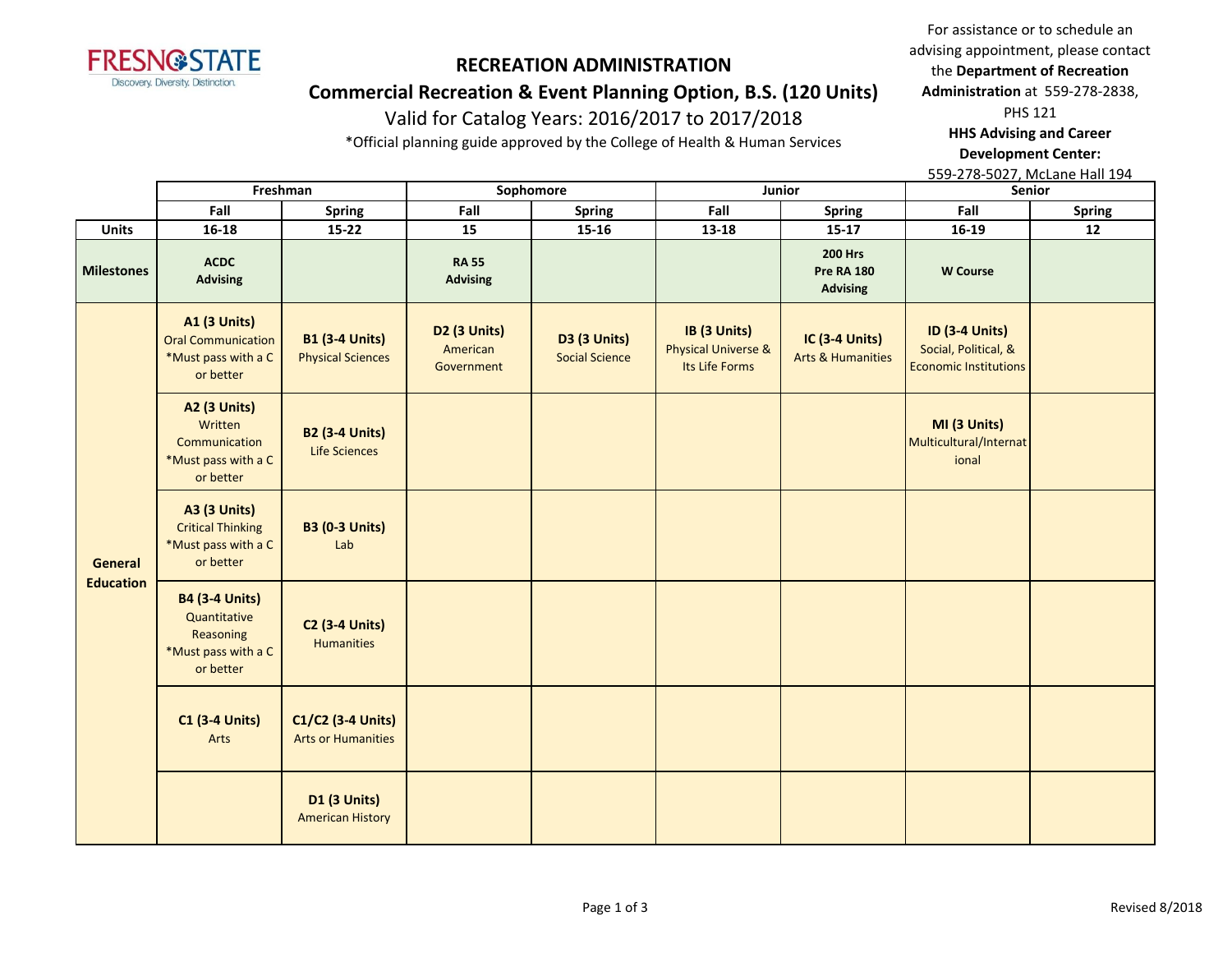

## **Commercial Recreation & Event Planning Option, B.S. (120 Units)**

# Valid for Catalog Years: 2016/2017 to 2017/2018

\*Official planning guide approved by the College of Health & Human Services

For assistance or to schedule an advising appointment, please contact the **Department of Recreation Administration** at 559-278-2838, PHS 121 **HHS Advising and Career Development Center:** 

|                  | Freshman                   |               | Sophomore                                                                                        |                                                                                             | Junior                                                                                                                              |                                                          | Senior                                                                                   |                                                                                                                          |
|------------------|----------------------------|---------------|--------------------------------------------------------------------------------------------------|---------------------------------------------------------------------------------------------|-------------------------------------------------------------------------------------------------------------------------------------|----------------------------------------------------------|------------------------------------------------------------------------------------------|--------------------------------------------------------------------------------------------------------------------------|
|                  | Fall                       | <b>Spring</b> | Fall                                                                                             | <b>Spring</b>                                                                               | Fall                                                                                                                                | <b>Spring</b>                                            | Fall                                                                                     | <b>Spring</b>                                                                                                            |
| <b>Units</b>     | 16-18                      | $15 - 22$     | 15                                                                                               | 15-16                                                                                       | $13 - 18$                                                                                                                           | $15 - 17$                                                | 16-19                                                                                    | 12                                                                                                                       |
| <b>Major</b>     | <b>RA 60</b><br>$(1$ Unit) |               | <b>GE Area E</b><br><b>RA 80</b><br>(3 Units)<br>Lifelong<br>Understanding & Self<br>Development | <b>ACCT 3</b><br>(3 Units)<br>OR<br><b>ACCT 4A</b><br>(3 Units)<br>*Not open to<br>Freshmen | <b>RA 128</b><br>(4 Units)<br>[Pre-Req: RA 55, 77S]                                                                                 | <b>RA 133</b><br>(3 Units)<br>[Pre-Req: RA 77S]          | <b>RA 101</b><br>(3 Units)<br>[Pre-Req: RA 55]                                           | <b>RA 184</b><br>$(12$ Units)<br>[Pre-Req: Completion<br>of all major, GE, and<br>university graduation<br>requirements] |
|                  |                            |               | <b>RA 55</b><br>(3 Units)                                                                        | <b>RA 117</b><br>(3 Units)                                                                  | <b>RA 131</b><br>(3 Units)<br>[Pre-Req: RA 55]                                                                                      | <b>RA 139</b><br>(3 Units)<br>[Pre-Req: RA 128;<br>UDWS] | <b>RA 180</b><br>$(1$ Unit)<br>*May only be taken<br>the semester prior to<br>internship |                                                                                                                          |
|                  |                            |               | <b>RA 73S</b><br>(3 Units)                                                                       | <b>RA 125</b><br>(3 Units)<br>[Pre-Req: RA 55]                                              | <b>RA 135</b><br>(3 Units)<br>[Pre-Req: RA 77S]<br>OR<br><b>MKTG 100S</b><br>(4 Units)<br>[Pre-Req: BA 105W or<br><b>ENGL 160W]</b> | <b>RA 179</b><br>(3 Units)<br>[Pre-Req: RA 73S]          | <b>RA Elective</b><br>*See footnotes                                                     |                                                                                                                          |
|                  |                            |               | <b>RA 77S</b><br>(3 Units)                                                                       | <b>RA Elective</b><br>*See footnotes                                                        |                                                                                                                                     | <b>RA Elective</b><br>*See footnotes                     |                                                                                          |                                                                                                                          |
| <b>Electives</b> |                            |               |                                                                                                  |                                                                                             | <b>UDWS (0-4 Units)</b><br>*Upper Division<br>Writing Exam OR "W"<br>Course (must pass<br>with a C or better)                       |                                                          | <b>Elective</b>                                                                          |                                                                                                                          |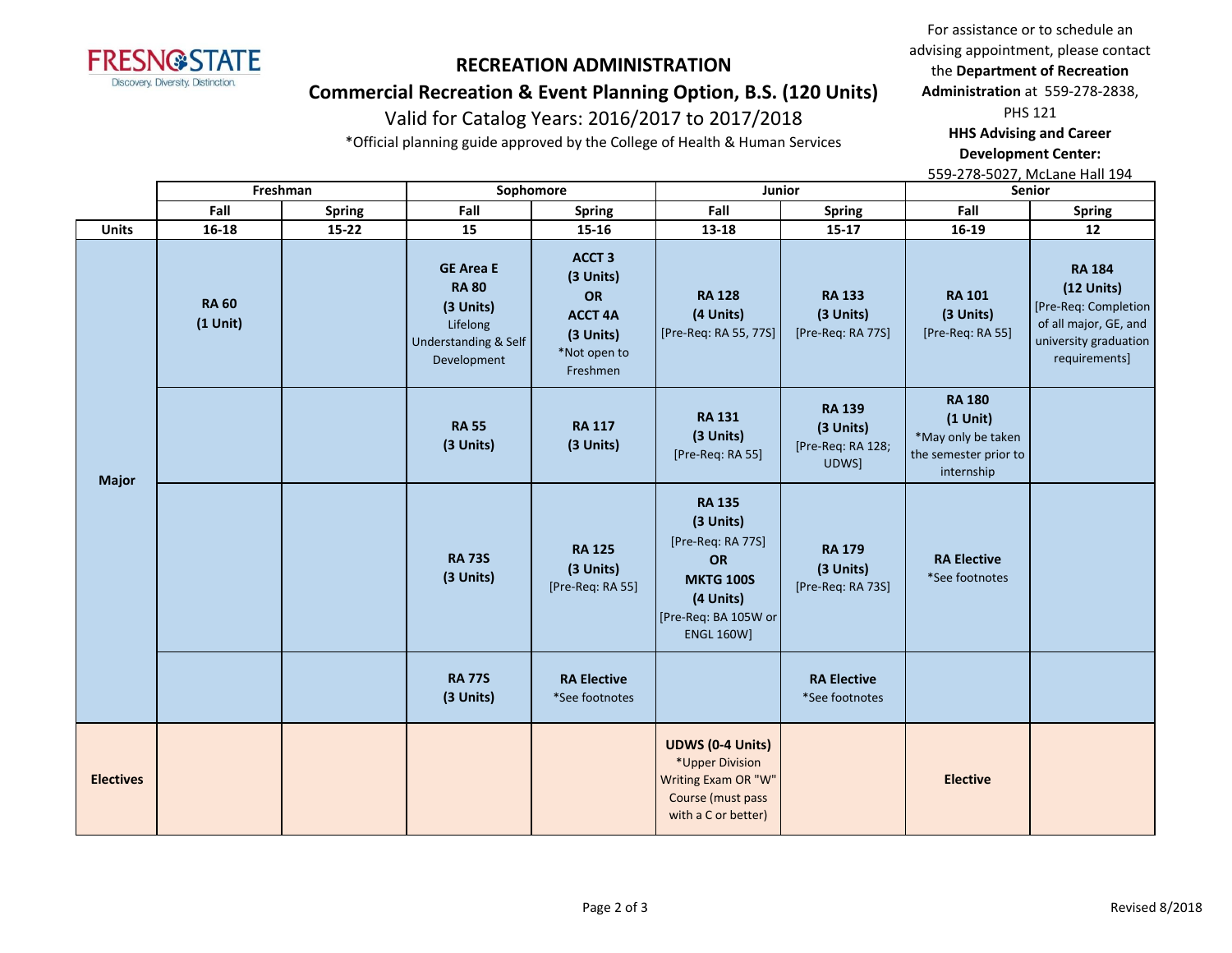

**Commercial Recreation & Event Planning Option, B.S. (120 Units)**

# Valid for Catalog Years: 2016/2017 to 2017/2018

\*Official planning guide approved by the College of Health & Human Services

**Development Center:** 

559-278-5027, McLane Hall 194

|              | Freshman |                    | Sophomore |               | Junior        |                        | Senior       |               |
|--------------|----------|--------------------|-----------|---------------|---------------|------------------------|--------------|---------------|
|              | Fall     | Spring             | Fall      | <b>Spring</b> | Fall          | Spring                 | Fall         | <b>Spring</b> |
| <b>Units</b> | 16-18    | .<br>13-ZZ<br>____ | --        | 15-16<br>___  | 1910<br>T2-T0 | <b>15.17</b><br>13-T V | 16-19<br>___ | --            |

#### **FOOTNOTES:**

**Prerequisites/Corequisites:** Other restrictions may apply. Please see your course catalog for detailed prerequisite/corequisite requirements.

Grade Requirements: CR/NC grading is not permitted in the Recreation Administration major with the exceptions of REC 74, 75, 82, 84, 86, 88; RA 115, and 192T. All RA courses used in the major must be completed with a grade of C or higher.

General Education: Units in this area may be used toward a minor (see departmental minor). Consult the appropriate department chair, program coordinator, or faculty adviser for further information.

Electives (7-8 units): Units in this area may be used toward a minor. Students must earn a minimum of 120 units total to graduate. The number of required elective units may vary, depending on the amount of units earned from major and GE courses.

**RA Electives (8 units):** Select from the following: BA 18; COMM 103; ENTR 81; MCJ 106, 142, 152S; RA 119, 146, 150, 192T (192T repeatable up to 2 units); REC 74.

Upper Division Writing Skills requirement (UDWS): All undergraduate students must demonstrate competency in writing skills by passing the Upper Division Writing Exam (UDWE) or by obtaining a C or better in an approved upper division writing course, identified by the letter "W." Students who must complete a course to fulfill the Upper-Division Writing Skills requirement are advised to take BA 105W.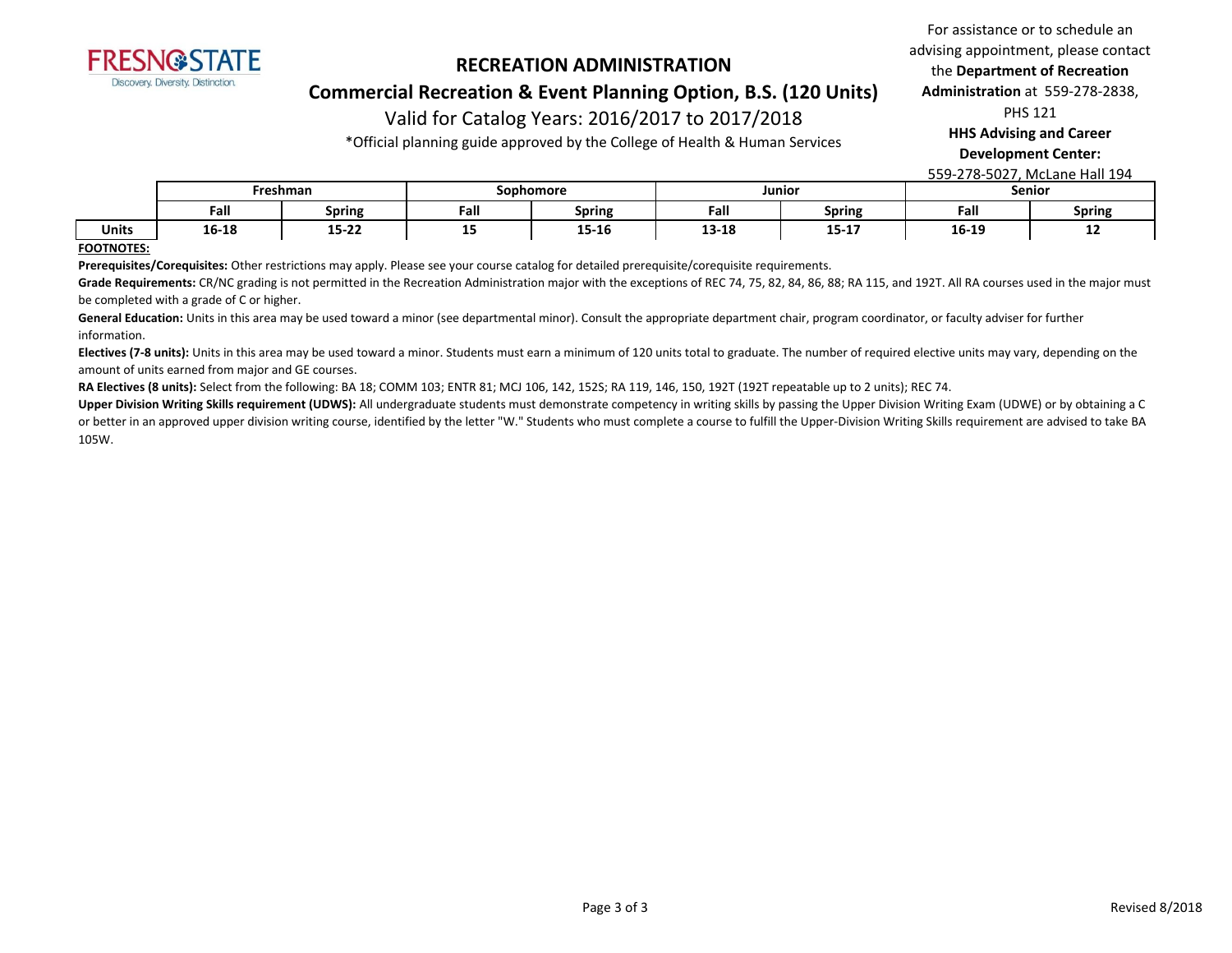

## **Commercial Recreation & Event Planning Option, B.S. (120 Units)**

# Valid for Catalog Years: 2012/2013 to 2015/2016

\*Official planning guide approved by the College of Health & Human Services

For assistance or to schedule an advising appointment, please contact the **Department of Recreation Administration** at 559-278-2838, PHS 121 **HHS Advising and Career** 

**Development Center:** 

|                             |                                                                                        | Freshman                                          | Sophomore                                                                                                |                                                                                | Junior                                                           |                                                       | Senior                                                                 |                                                                                                              |
|-----------------------------|----------------------------------------------------------------------------------------|---------------------------------------------------|----------------------------------------------------------------------------------------------------------|--------------------------------------------------------------------------------|------------------------------------------------------------------|-------------------------------------------------------|------------------------------------------------------------------------|--------------------------------------------------------------------------------------------------------------|
|                             | Fall                                                                                   | <b>Spring</b>                                     | Fall                                                                                                     | Spring                                                                         | Fall                                                             | <b>Spring</b>                                         | Fall                                                                   | <b>Spring</b>                                                                                                |
| <b>Units</b>                | $15 - 17$                                                                              | $15 - 22$                                         | 15                                                                                                       | 15-16                                                                          | 14-19                                                            | $15 - 17$                                             | $16-19$                                                                | 12                                                                                                           |
| General<br><b>Education</b> | <b>A1 (3 Units)</b><br><b>Oral Communication</b><br>*Must pass with a C<br>or better   | <b>B1 (3-4 Units)</b><br><b>Physical Sciences</b> | D2 (3 Units)<br>American<br>Government                                                                   | <b>D3 (3 Units)</b><br><b>Social Science</b>                                   | IB (3 Units)<br><b>Physical Universe &amp;</b><br>Its Life Forms | <b>IC (3-4 Units)</b><br><b>Arts &amp; Humanities</b> | ID (3-4 Units)<br>Social, Political, &<br><b>Economic Institutions</b> |                                                                                                              |
|                             | <b>A2 (3 Units)</b><br>Written<br>Communication<br>*Must pass with a C<br>or better    | <b>B2 (3-4 Units)</b><br><b>Life Sciences</b>     |                                                                                                          |                                                                                |                                                                  |                                                       | MI (3 Units)<br>Multicultural/Internat<br>ional                        |                                                                                                              |
|                             | <b>A3 (3 Units)</b><br><b>Critical Thinking</b><br>*Must pass with a C<br>or better    | <b>B3 (0-3 Units)</b><br>Lab                      |                                                                                                          |                                                                                |                                                                  |                                                       |                                                                        |                                                                                                              |
|                             | <b>B4 (3-4 Units)</b><br>Quantitative<br>Reasoning<br>*Must pass with a C<br>or better | <b>C2 (3-4 Units)</b><br><b>Humanities</b>        |                                                                                                          |                                                                                |                                                                  |                                                       |                                                                        |                                                                                                              |
|                             | <b>C1 (3-4 Units)</b><br>Arts                                                          | C1/C2 (3-4 Units)<br><b>Arts or Humanities</b>    |                                                                                                          |                                                                                |                                                                  |                                                       |                                                                        |                                                                                                              |
|                             |                                                                                        | <b>D1 (3 Units)</b><br><b>American History</b>    |                                                                                                          |                                                                                |                                                                  |                                                       |                                                                        |                                                                                                              |
|                             |                                                                                        |                                                   | <b>GE Area E</b><br><b>RA 80 (3 Units)</b><br>Lifelong<br><b>Understanding &amp; Self</b><br>Development | ACCT 3 (3 Units)<br><b>OR</b><br>ACCT 4A (3 Units)<br>*Not open to<br>Freshmen | <b>RA 128 (4 Units)</b><br>[Pre-Req: RA 55, 77S]                 | RA 133 (3 Units)<br>[Pre-Req: RA 77S]                 | RA 101 (3 Units)<br>[Pre-Req: RA 55]                                   | RA 184 (12 Units)<br>[Pre-Req: Completion<br>of all major, GE, and<br>university graduation<br>requirements] |